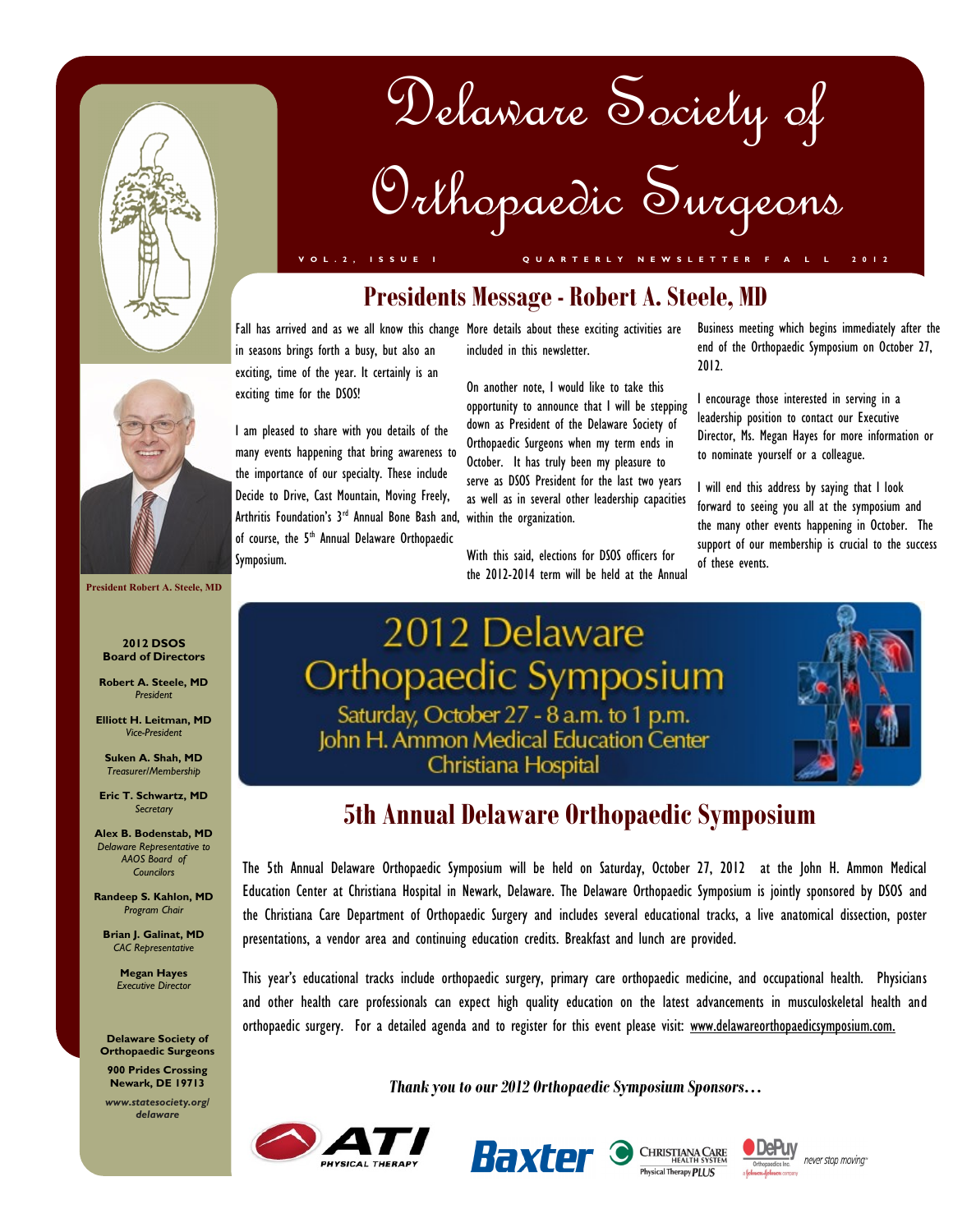# **John R. Tongue, MD - Keynote Speaker**



*John R. Tongue, M.D., President of the American Academy of Orthopaedic Surgeons* 

A highlight of this year's event is our distinguished guest and keynote speaker, John R. Tongue, MD, AAOS President. An orthopaedic surgeon from Lake Oswego, Oregon, Dr. Tongue has served as AAOS President since his inauguration in February 2012.

Of personal interest to Dr. Tongue is the promotion of road safety initiatives that reduce the occurrence of orthopaedic trauma. His continued advocacy of road safety and accident prevention initiatives, has helped reduce fatalities and injuries caused by vehicular accidents. His Keynote address "Roadway Trauma: Patterns and Prevention" will educate attendees on traffic safety and measures that can help prevent injuries from occurring.

In addition, as part of the orthopaedic surgery track, Dr. Tongue will give an "AAOS Update" and address issues of interest and concern to the clinical and professional development of orthopaedic surgeons.

For more information about the 5th Annual Delaware Orthopaedic Symposium and to register for this premier educational event, please visit: [www.delawareorthopaedicsymposium.com.](http://www.delawareorthopaedicsymposium.com)

#### *Decide t o Dr ive*

Decide to Drive is a national public service awareness (PSA) initiative that warns about the threat of trauma associated with distracted driving. Sponsored by the AAOS, Orthopaedic Trauma Association, and Auto Alliance this campaign offers a poignant message, delivered through personal stories, school curriculum activities, print and radio ads, and video clips. More

information and materials to help fight distracted driving are available through the website: [http://www.decidetodrive.org/.](http://www.decidetodrive.org/)



In past years, the Delaware Orthopaedic Symposium planning team successfully

brought important orthopaedic PSA to Delaware. This year, the team is again coordinating its efforts to promote Decide to Drive in Delaware. As part of this effort, a video with Mike Uffner, President and CEO of AutoTeam Delaware and Eric Johnson, MD will be filmed this fall and will stress the dangers and potential consequences of distracted driving. The intention is to disseminate this video locally as part of a public service announcement against distracted driving that will run during the holiday season.

In addition, efforts are underway to partner with the Medical Society of Delaware's Healthy Living Talks to present Decide to Drive materials to high school aged students in the spring. Stay tuned for more information on efforts to promote this outreach campaign right here in our community.

## **3rd Annual Bone Bash Honors James Marvel, MD**

The DSOS is a proud supporter of the  $3<sup>rd</sup>$  Annual Arthritis Foundation Bone Bash to be held on Friday, October 26, 2012 at the DuPont Country Club, located at 1001 **Rockland Road, Wilmington, DE 19803.** Check-in for this Halloween themed, costumed affair begins at 6:00 pm with festivities kicking off at 6:30 pm. All proceeds from this **p** event benefit the Arthritis Foundation.

This year, the Arthritis Foundation, Mid-Atlantic Region Delaware Office is pleased to have James P. Marvel Jr., MD of Beebe Medical Center in Lewes, Delaware as distinguished honoree.

As we have done in the past, the Bone Bash will serve in lieu of a DSOS annual dinner and each DSOS member will receive one complimentary ticket. Register for your DSOS COMPLIMENTARY TICKET today by going to [www.bonebashde.com a](http://www.bonebashde.com)nd using the discount code DSOS at checkout.

If you have attended this event before, you know that it is a great time for a great cause! Tickets are valued at \$85 and include a seated dinner (choice of beef, seafood or chicken), light hors d'oeuvres, two complimentary cocktails, live entertainment, silent **&** live auctions and much more. Non-DSOS members are invited to attend the Bone Bash and can purchase tickets at [www.bonebashde.com.](http://www.bonebashde.com)

DSOS members are strongly encouraged to attend and register early to show support for this important cause. Proceeds from the Bone Bash will help fund critical arthritis research, community based education and exercise programs, advocacy, and other **I** important initiatives. The goal for the 2012 Bone Bash is to raise \$52,500. Last year, nearly 200 attended this event and raised \$40,000 for the Arthritis Foundation.

**T** Take advantage of your complimentary ticket to the Bone Bash and be sure to register today! Go to [www.bonebashde.com](http://www.bonebashde.com) and use discount code DSOS at checkout.

П П